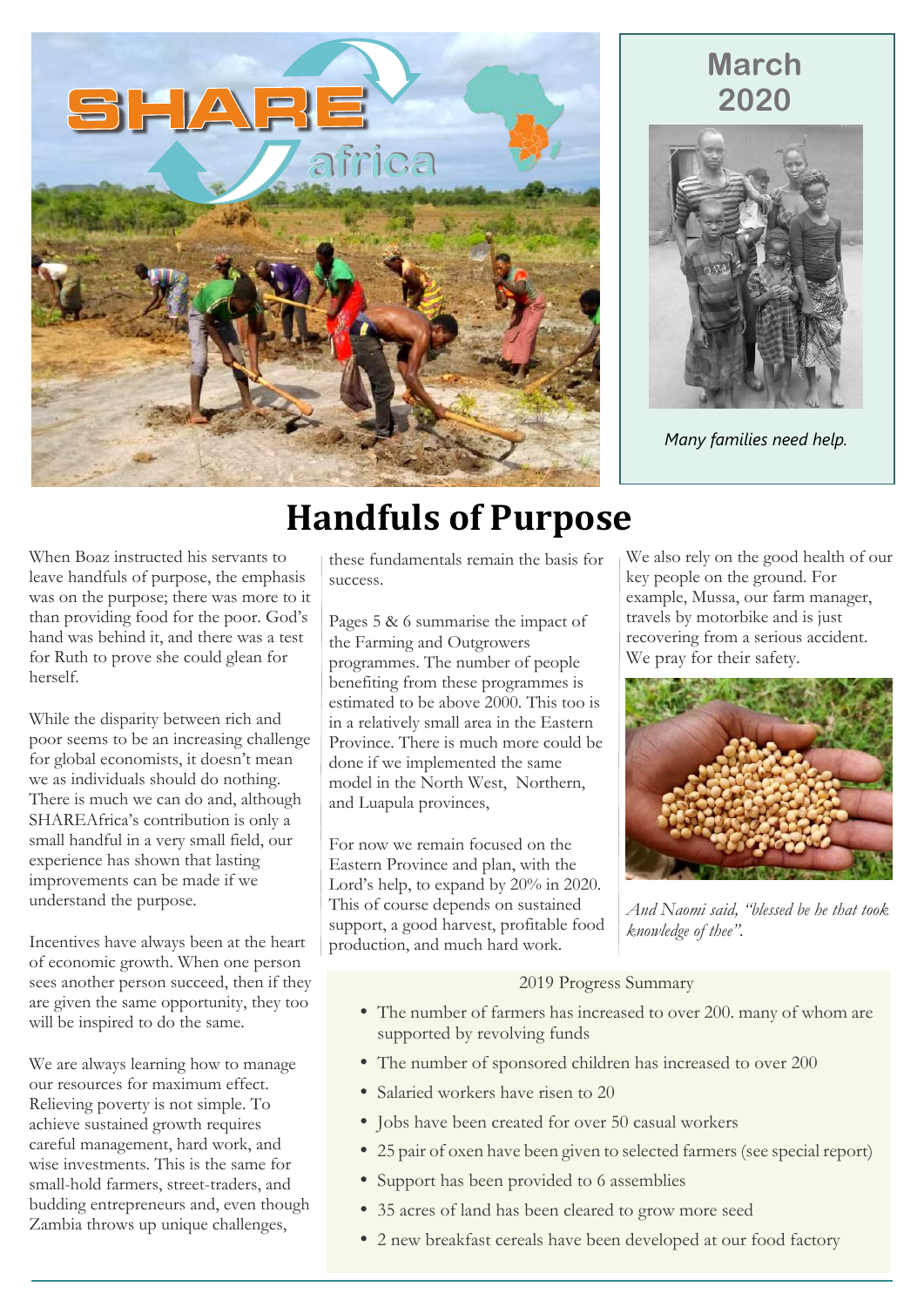## **New Field at Chamasongwe**

Chief Mafuta, in recognition of the work being done by SAZ, allocated additional land close to a gravel road so we could expand our seed growing capability. In a New Year's message, the Chief said "*On behalf of the council I wish you and your workers a happy and a prosperous 2020. Please continue to empower our subjects through your various agricultural projects. May the Lord bless the works of your hands"*

The land is in a good location, but it was virgin bush which had to be cleared and ploughed before planting. Oxen were used to plough rather than the tractor because they can manoeuvre around tree stumps.

Many volunteers came to help, as seen in the front page picture. Some were paid in cash while others asked to be paid in food (maize meal).

A bore hole has been drilled and stand-pump installed. A caretakers house and small storage shed is being erected. Most pleasing, is that the crops have germinated so we look forward to a reasonable harvest.

The Chief has offered us more land, but we will wait until we have tested new varieties of seed. Later this year we hope to develop a new parent seed for maize. A breeder is giving us a small amount which we will begin to trial later in the year.







Because we can't grow seed in the same field three years in succession, our main seed farm this year is being used to grow maize. We are pleased that the maize crop is looking particularly healthy.

Much of the seed grown in 2020 will be done by 45 subcontracted farmers who have been trained and vetted by

## **Seed and Grain Outgrowers**

the Ministry of Agriculture. Only a small portion of their fields are being allocated for seed, the remainder will be used for their traditional crops.

The SAZ farm managers, as well as the lead farmers, are responsible for monitoring the progress of the seed crops. Regular inspection is also carried out by staff from the MoA Research Centre.

The farmers selected to grow seed will get a far better price for seed than for grain. This extra income makes a remarkable difference to their living standards. (The 2019 annual Impact Report gives more detail).

### Other Outgrowers

The rains in the region have so far been good. The soy and groundnut crops are doing well, but in some parts the maize crops have been affected by Armyworms. This is a repeat of what happened two years

ago, but thankfully this time SAZ had sprayers and chemicals they were able to issue to the farmers and the problem is now under control. This is one of the benefits of being on the SAZ scheme.



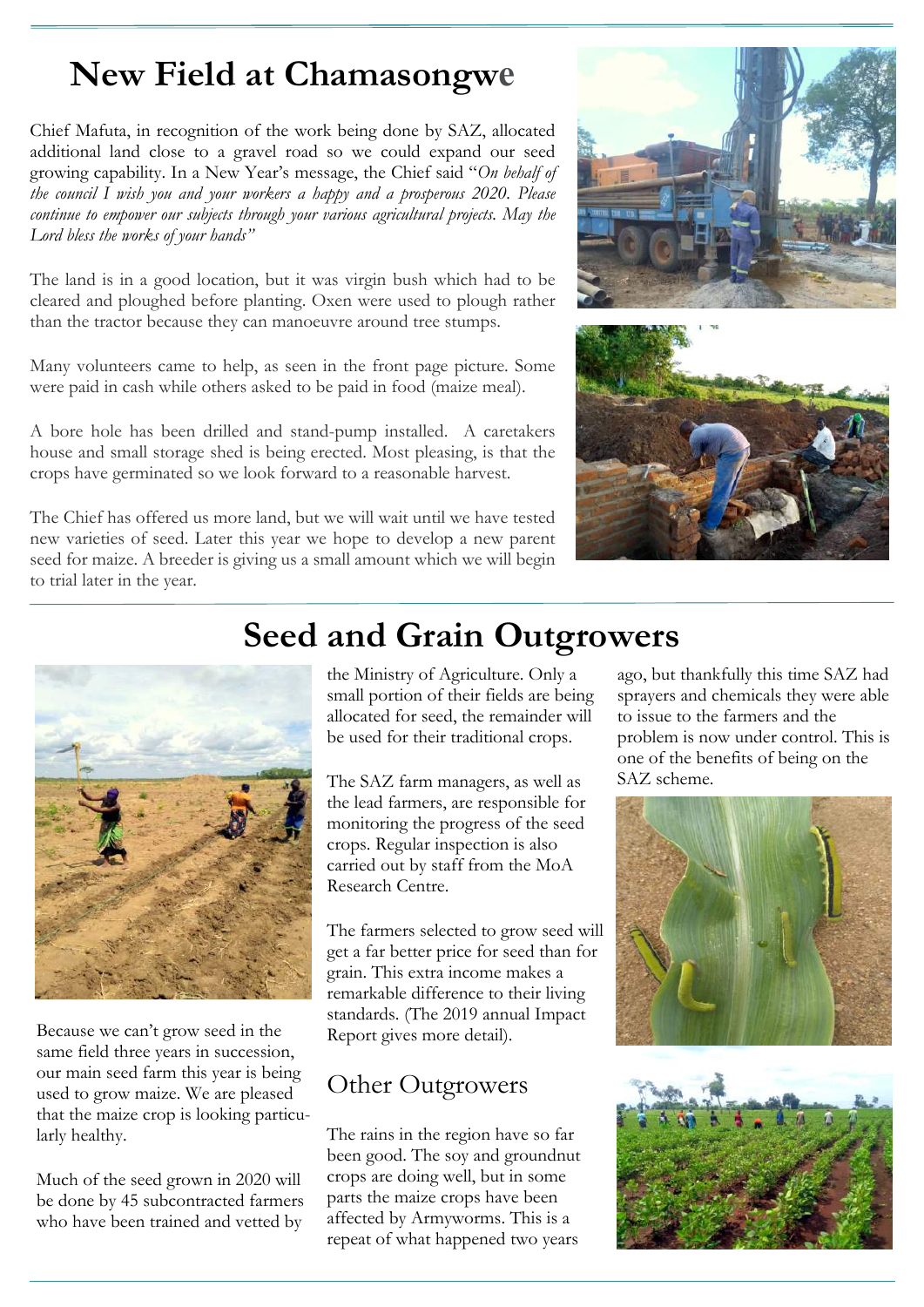## **Oxen Project**

25 pair of oxen, with ploughs and ox carts, have been bought and are now working in the fields. According to the farm manager they are more reliable that the old tractor, and maintenance is less expensive. He said that two pair of oxen working together can plough at the same rate as a small tractor.

One of the farmers said he had increased his cultivated area from 15 to 45 acres. If a full crop can be harvested from this field then his additional income will be life-changing for his family; (however, the more prosperous

he is, the more his extended family will grow).

The feedback suggests the use of oxen is revolutionizing farming practice. The benefits are considerable and, apart from increasing their field size, there is uniformity in plant growth as a complete field can be planted within few days.

The risk of disease is probably why oxen haven't been used in the past. If an animal died then a farmer's income for the year could be lost in a stroke.

We have paid to have the animals checked and vaccinated, but the risk is always there.



## **Sponsoring College Students This Year's Students**

Most children who pass their final school exams do not have the financial means to attend University or College. Finding a good job without a college qualification is wellnigh impossible therefore many children end up living off their parents; others doing menial work which is well below their capability, and others, sadly, fall into street life.

Through sponsorships, we have been able to help some who have since graduated and are in formal

employment. This year we are adding another four students bringing the total to five.

We continue to encourage young people to study science, agriculture, or business studies with a view to recruiting them into SAZ, but they chose teaching or nursing because there are more jobs. Sadly, teachers are poorly paid and new recruits can be posted to remote locations where conditions can be challenging.

**Kahalu Masaha:** At University of Zambia studying Development Studies

**Ethel Mutofwe**: At Malcom Moffat College studying Teaching for The Blind

**Reuben Musonda**: At Malcom Moffat College studying for a Diploma in Primary Education

**Ines Kabaghe:** At Malcolm Moffat College studying for a Diploma in Primary Education

**Regina Kabwe:** At Chilubi Island school of nursing studying for a Diploma in Nursing

## **Assemblies in Rural Regions**

All assembly believers in rural regions are poor by any standard. Most live in mud huts built from burnt bricks and thatched with traditional grass. Twice a day they draw water from the nearest borehole. They eat one meal a day cooked on fires fuelled by wood chopped from the surrounding bush.

The enthusiasm for the Gospel and for hymn singing creates an infectious energy. Most of the elders can read but many of the people are still illiterate. Gospel messages, as well as teaching on moral behaviour, are often told in story form. Moral behaviour and family disciplines are often self-obvious since they are based on family values of love and wellbeing which is strong in rural culture; which is probably due to the size of the families. Normally we wouldn't teach in these assemblies since it can undermine the authority of the local elders. Instead we discuss certain matters with the elders and help to answer their questions from scripture. It is surprising how well informed some of the elders are, especially in defending their beliefs against SDA's, JW's, Pentecostal's,

RC's and other denominations, all of which tend to have buildings close by.

It is refreshing to see shoots of new life springing up by power of the Spirit. It is also humbling to see how they become one family, working together, caring together, and sharing together. While that is normal in village culture, which is very different from ours, it is interesting to observe a common faith creates such a bond of fellowship.

Helping these dear believers to improve their income is a great privilege. We trust God will be acknowledged for every blessing he provides.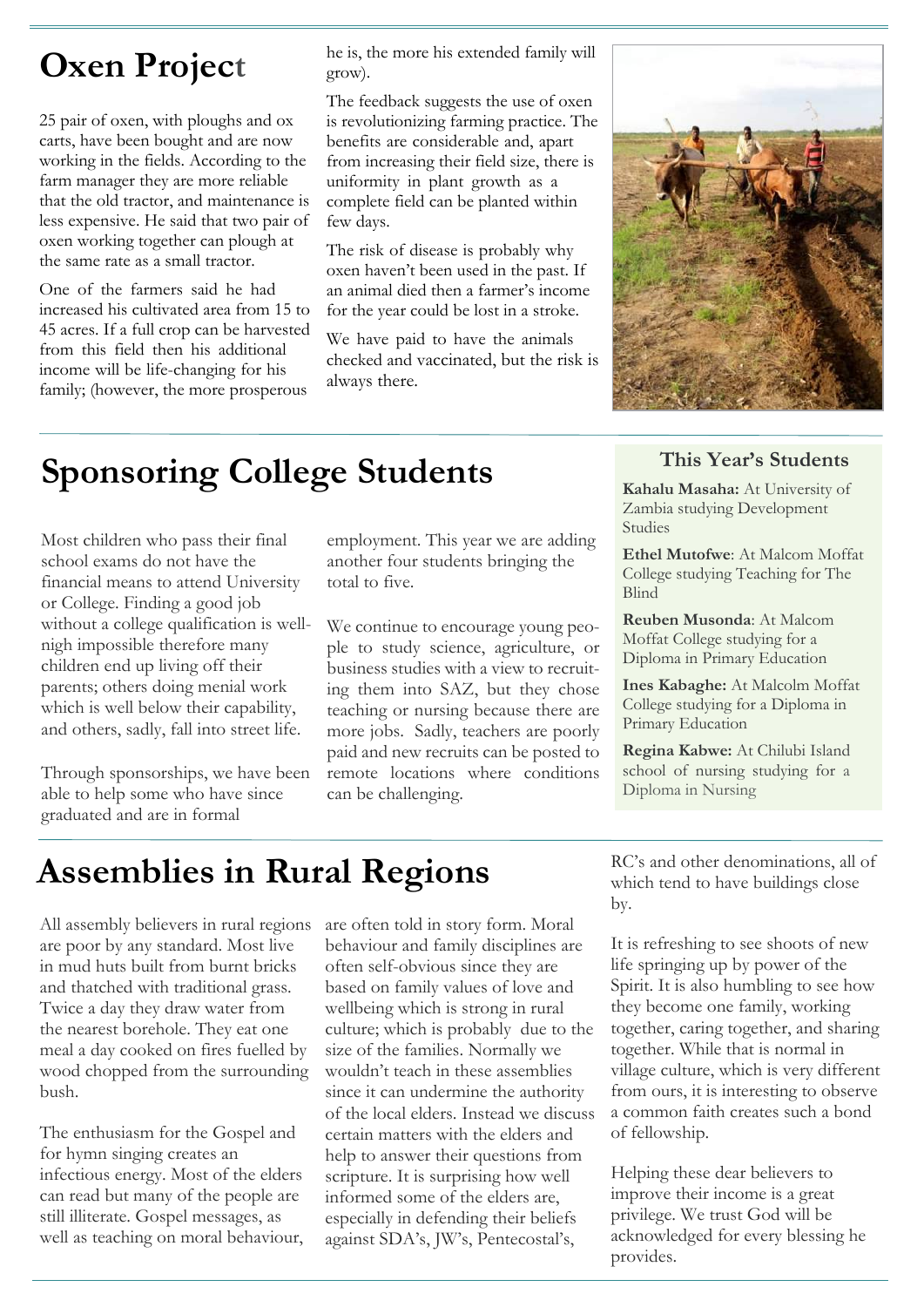### **Orphan Programme Report - Summary for 2019**

#### **The full report for 2019 is available on our web site**

SHAREAfrica supports an orphan programme in Zambia operated by SHAREAfrica Zambia. Orphans are selected through local churches according to published criteria. Our definition of an orphan can include those who have lost one parent, in particular those who have lost a father, the mother being left desolate, as well as other vulnerable children. Well qualified students are also supported to follow further or higher education courses and we are pleased to report that this year three students graduated.

As well as paying fees as required, qualifying orphans are provided with additional benefits according to their needs. The Programme does not support private schools. The catchment area is Lusitu and Siavonga in Southern Province, Nampundwe, Sichoobo, Mumbwa and Serenje in Central Province and various neighbourhoods of Lusaka. All these areas suffer from high poverty levels.

All children are visited by SHAREAfrica Zambia staff at least once every term. These visits include school, home and local churches. Church leaders and members know the children that come to their church and monitor the children's church attendance and spiritual growth.

Information is collected from school teachers, church leaders, guardians and the children themselves. As well as their academic performance and general conduct, each child's general welfare is monitored and appropriate support provided. Visit reports and official school academic reports are published on the SHAREAfrica website to be viewed by each child's UK sponsor.

#### **Testimonials**

#### **Fridah**



Fridah has lost both her parents and her auntie, who is blind, is now her guardian. Fridah has another auntie who is also blind and when she is not in school she acts as a guide for both of them. When Fridah received the news that she had been sponsored, she was very happy and even though a bit shy she couldn't hide her smile. The two aunties were openly happy. They sang and danced in

appreciation. Fridah's guardian said,

|                                    | Pre-school Primary |     | Secondary | 2019<br><b>Total</b> | 2018<br><b>Total</b> |
|------------------------------------|--------------------|-----|-----------|----------------------|----------------------|
| <b>Total Children</b>              | 2                  | 121 | 74        | 197                  | 189                  |
| Number passed grade 12             |                    |     |           | 8                    |                      |
| <b>Dropouts</b>                    |                    |     |           | 7                    |                      |
| New Children                       |                    |     |           | 20                   |                      |
| Number of Sponsors (net<br>change) |                    |     |           | 138                  | 132                  |

These are the numbers at December 2019. Since then they have increased slightly. At the time of printing the number of sponsored children has risen to 202. We thank everyone who has committed to sponsoring children. Providing such opportunities can be life-changing.



''I love Fridah a lot. She helps me a lot; as you can see I am blind. I want the best for her but I am blind and cannot provide much for her. This makes me worry a lot about her future. Now that you have come in to help her, I can only say God has answered my prayers. Knowing that she has a chance to be educated is a big relief to me. I will continue to pray that she really becomes educated so that in future she can help me in a better way. May God continue to bless the sponsors of this programme''.

**Grace**



When Grace, aged seven, and her mother were told that Grace had been sponsored they were both very happy. Grace's mother said, A6"Grace is young and I am a widow. I worry a lot about educating her because I don't have a job. Even though I do pieces of jobs here and there, life is a struggle. I am so happy. I will play my role to ensure that my daughter is educated".

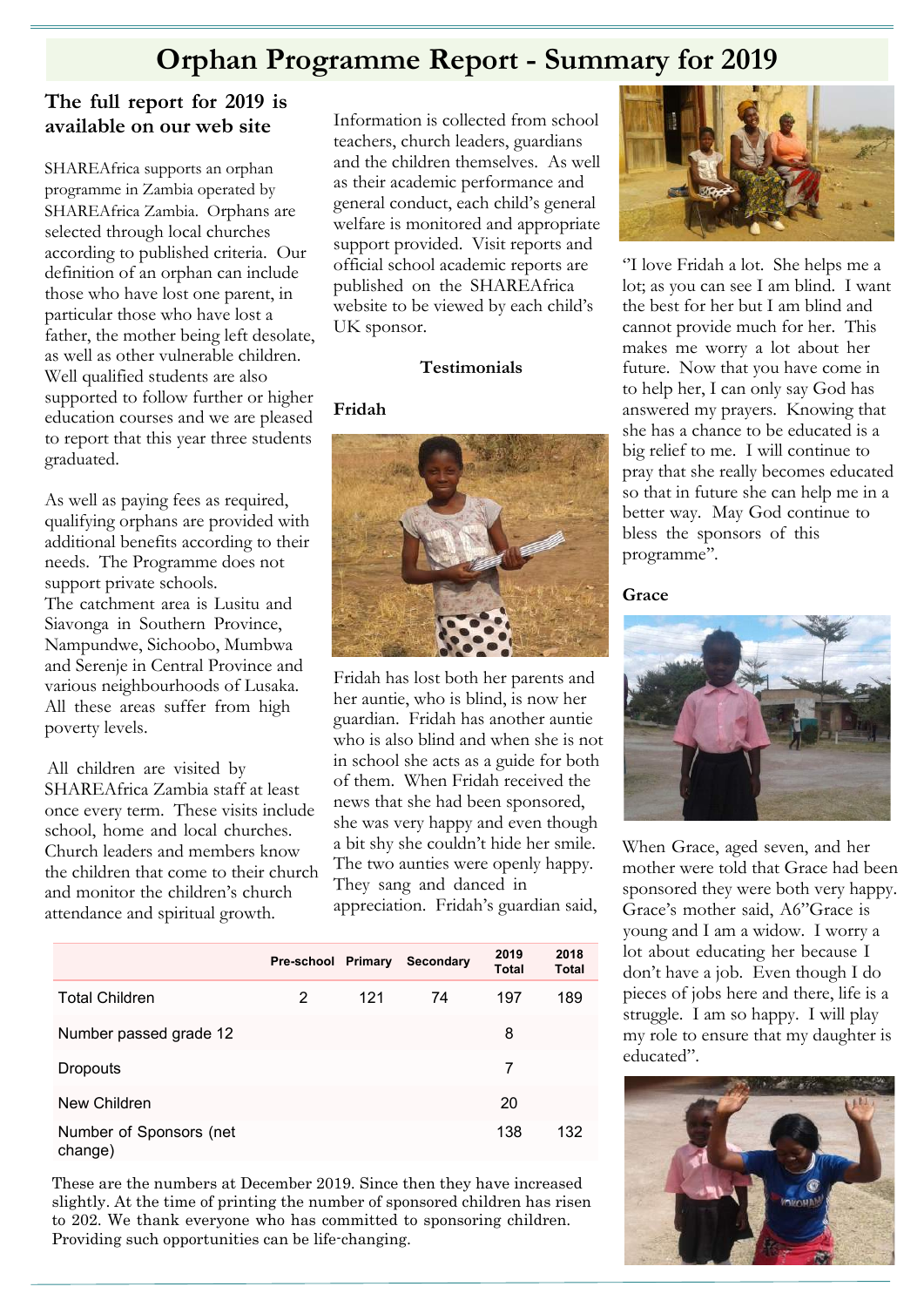### **2019 Outgrowers Summary Report (see web site for full report)**

#### **The Farmers**

The 2019 season included 115 farmers on the full sponsorship scheme, 60 females and 55 males.

36 seed growers were sub-contracted by SAZ farm to grow Groundnuts and Soybean seed..

. All 115 farmers on SAZ full sponsorship scheme are assembly believers and are experienced in growing groundnuts and soybean.

9 lead farmers were selected to administer the programme and coordinate activities between SAZ and the farmers.

Each farmer received:

- 65kg of groundnut seed
- 25kg of Soybean seed
- Training in aflatoxin prevention
- Post-harvest training
- Loans to hire labour for weeding
- Grain bags and twine
- A fair buy back price for the produce

#### **Lead Farmers**

The SAZ Out-grower program is driven by the Lead Farmers. The two SAZ programme managers provide oversight to the Lead Farmers who then support the other farmers by: Collecting data from the farmers under their care, managing the transportation, collection, storage and shelling of nuts, buying back nuts from the farmers on behalf of SAZ

They also undertake periodic field inspections of farmers that are on the SAZ full sponsorship program as well as those signed up on SAZ supplementary Scheme.

- The lead farmers were given:
- Bicycles
- Digital platform scales
- Pod-Strippers and Shellers
- Calculators, pens and notebooks

### **The 2019 Season**

The season was outstanding; the programme met our expectations with all the farmers reporting higher yields and improved income.

At the end of the season, 70% of weeding loans were recovered.

A total of 67.5 tonne of shelled nuts was produced. This compared to 60 tonne in the previous season from the same volume of inputs.

An additional 40 tonne of soybeans grain was produced by out-grower farmers meeting SAZ objective of increasing income at household level.

The learning experience has been valuable in improving planting, weeding practices, post harvesting storage, aflatoxins prevention and methods of shelling.

#### **Survey**

To confirm results, a random survey was conducted from the 9 groups. The discussions were both informative and encouraging. The numbers being supported in each household averaged around 10, therefore it is estimated that 2,310 people overall may have benefited.

Asked what key areas SAZ should focus on, most farmers responded that SAZ should enhance the following:

- 1. Oxen, Ploughs and Ox-carts
- 2. Fertilisers and herbicides
- 3. Certified seed
- 4. Guaranteed market

The farmers also shared some of the benefits derived from last year's income. One had bought oxen, others improved their houses, others sent their children to school, others bought more farming inputs for the next season. This was tangible proof that the scheme is meeting its objective

### **Challenges**

The arduous task of controlling weeds in the legume fields has in the past deterred rural farmers from growing groundnuts and soybeans. The SAZ intervention of training lead farmers to become agents in their respective communities, and to train in the use of herbicides, has lessened the tedious work previously done by handhoe.

#### **2020 Seasons Projections**

Introducing additional seed packs has helped increase income at house-hold level. This initiative has however, increased the capital needed to buy back the produce from farmer. For instance, SAZ is projecting to buy back 60 tonnes of groundnut grain, 150 tonnes of soybean grain, 30 tonnes of groundnut seed and 145 tonnes of soybean seed.

The money recovered from the previous year's sales is reserved to buy back the expected increase in produce.

### **Testimonials**

#### **Mabvutu and Rebecca Phiri**

Mabvutu and Rebecca have two children Mable and Stella as well as three



dependent children, namely Humphrey, Boyd and Joshua.

Mabvuto came into fellowship in Chapata in 2015 after being convicted following hearing the gospel at a funeral. Subsequently he and his brother Chisala have pioneered the outreach work at Kamlaza where there is now an established group of about 30 believers.

In 2018 Share Africa Zambia introduced an out-grower scheme at Kamlaza in its quest to try and support the mission work there. Mabvuto was chosen as the lead farmer to coordinate the activities of Share Africa in the area. Asked how the SAZ scheme has benefited him. Mabvuto said:

*"The farmer training provided by SAZ enable us to change our farming methods which has resulted in much better yields. Before SAZ introduced the scheme, our harvest didn't last until the next season and we usually run out of the staple food before the next harvest. However, since SAZ introduced the out-grower scheme at Kamlaza the income generated from last season' s harvest, has provided us with sufficient food, and also enabled us to buy farming inputs for 2020 season. We have also bought roofing sheets for a new house that we plan to build this year."*